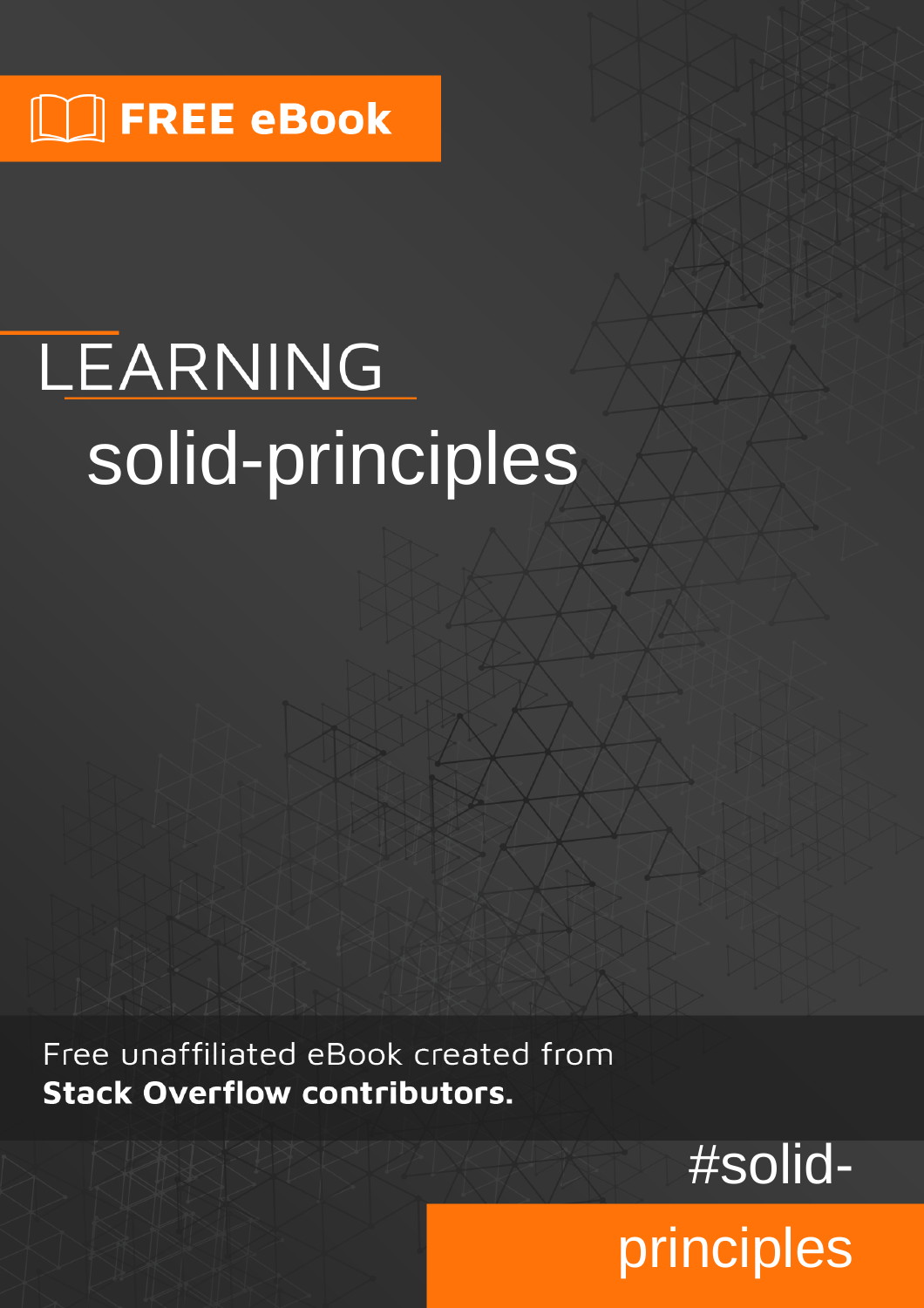# **Table of Contents**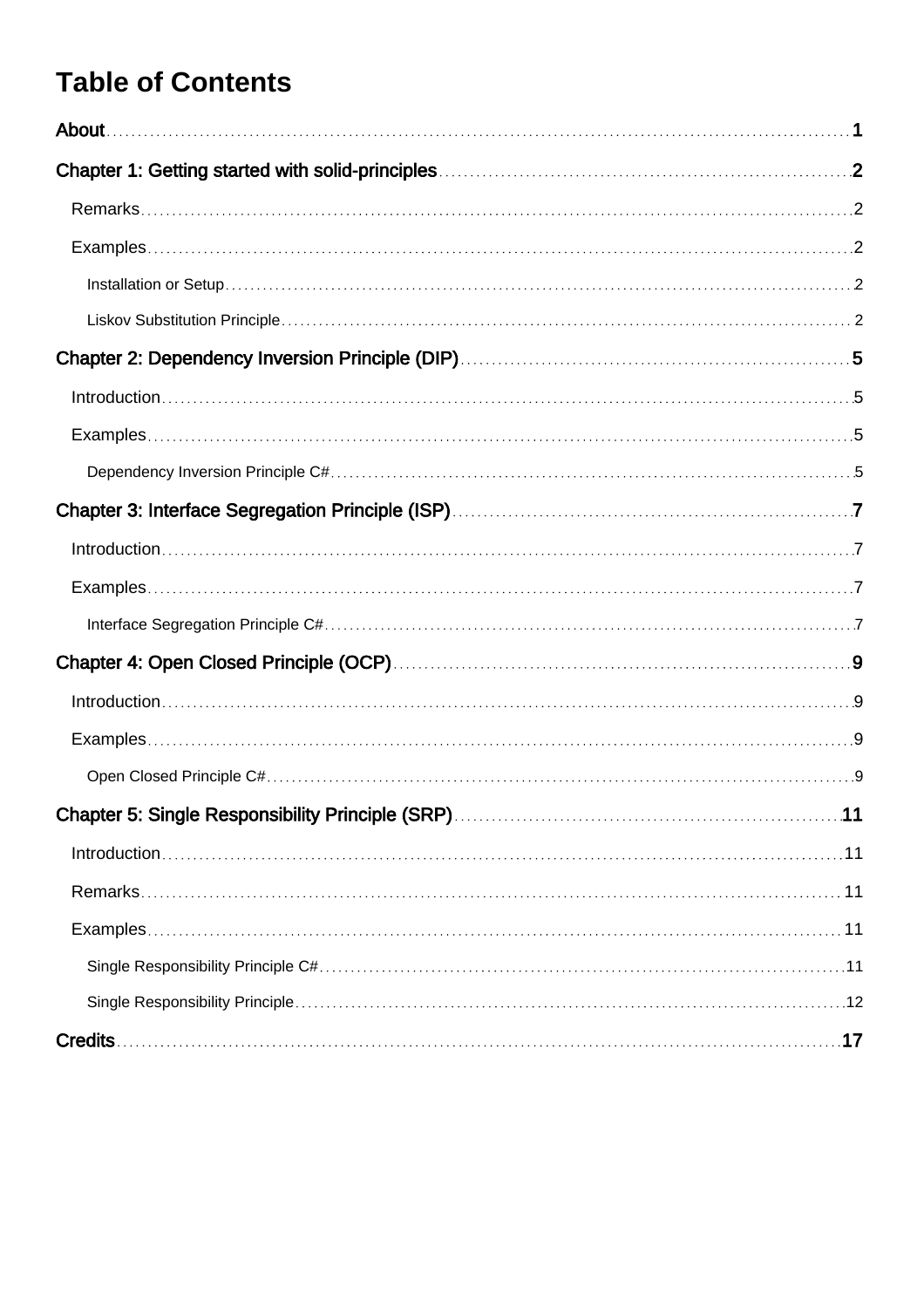<span id="page-2-0"></span>

You can share this PDF with anyone you feel could benefit from it, downloaded the latest version from: [solid-principles](http://riptutorial.com/ebook/solid-principles)

It is an unofficial and free solid-principles ebook created for educational purposes. All the content is extracted from [Stack Overflow Documentation,](https://archive.org/details/documentation-dump.7z) which is written by many hardworking individuals at Stack Overflow. It is neither affiliated with Stack Overflow nor official solid-principles.

The content is released under Creative Commons BY-SA, and the list of contributors to each chapter are provided in the credits section at the end of this book. Images may be copyright of their respective owners unless otherwise specified. All trademarks and registered trademarks are the property of their respective company owners.

Use the content presented in this book at your own risk; it is not guaranteed to be correct nor accurate, please send your feedback and corrections to [info@zzzprojects.com](mailto:info@zzzprojects.com)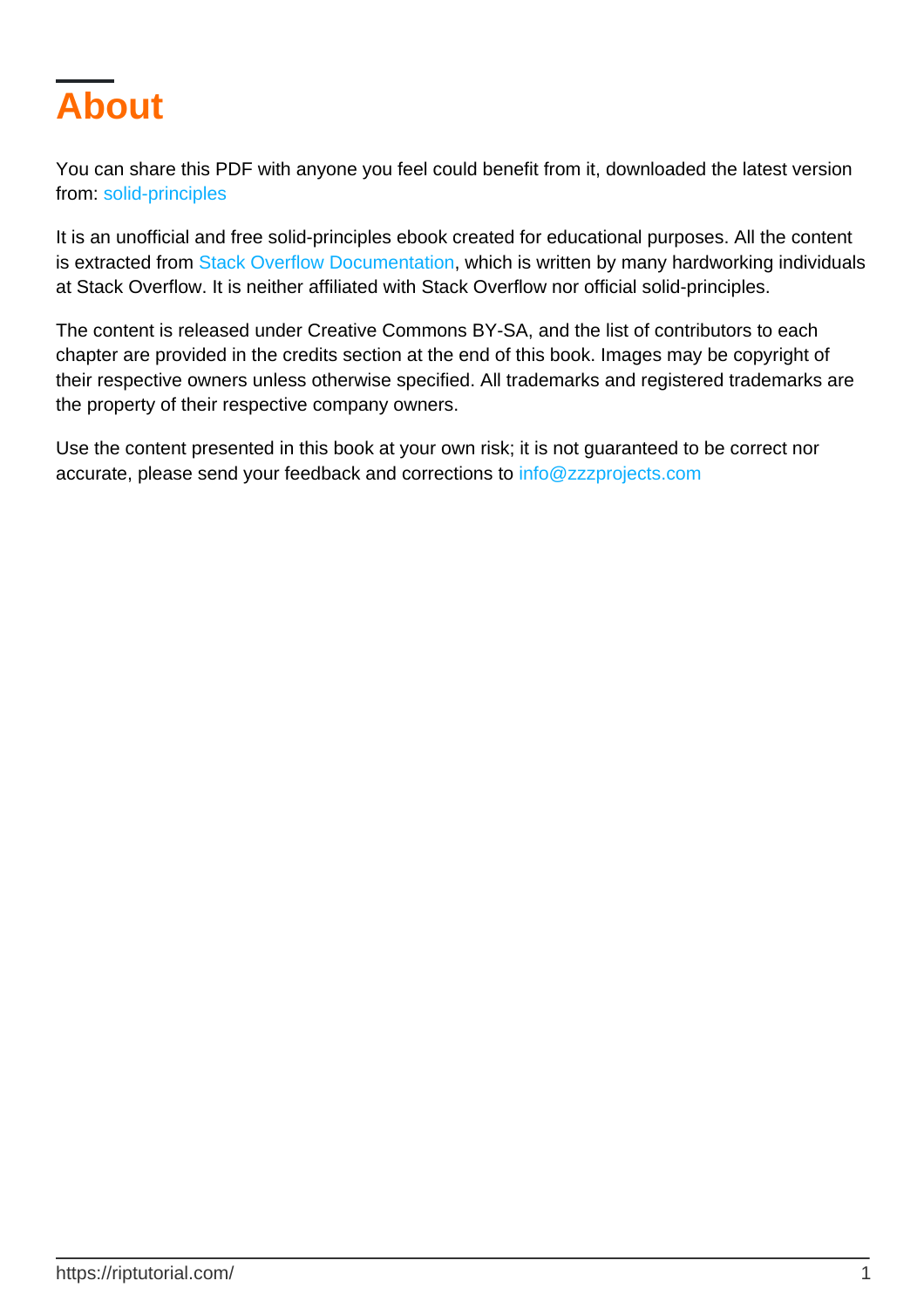# <span id="page-3-0"></span>**Chapter 1: Getting started with solidprinciples**

# <span id="page-3-1"></span>**Remarks**

This section provides an overview of what solid-principles is, and why a developer might want to use it.

It should also mention any large subjects within solid-principles, and link out to the related topics. Since the Documentation for solid-principles is new, you may need to create initial versions of those related topics.

### <span id="page-3-2"></span>**Examples**

<span id="page-3-3"></span>**Installation or Setup**

You can use any IDE and OOP language to implement **S.O.L.I.D Principles**. In the sample code I have used C# as it is the most widely used language in .NET word and is closely resembles Java and C++.

<span id="page-3-4"></span>**Liskov Substitution Principle**

#### **Why to use LSP**

**Scenario:** Suppose we have 3 databases (Mortgage Customers, Current Accounts Customers and Savings Account Customers) that provide customer data and we need customer details for given customer's last name. Now we may get more than 1 customer detail from those 3 databases against given last name.

### **Implementation**

### **BUSINESS MODEL LAYER:**

```
public class Customer
{
     // customer detail properties...
}
```
### **DATA ACCESS LAYER:**

```
public interface IDataAccess
{
     Customer GetDetails(string lastName);
```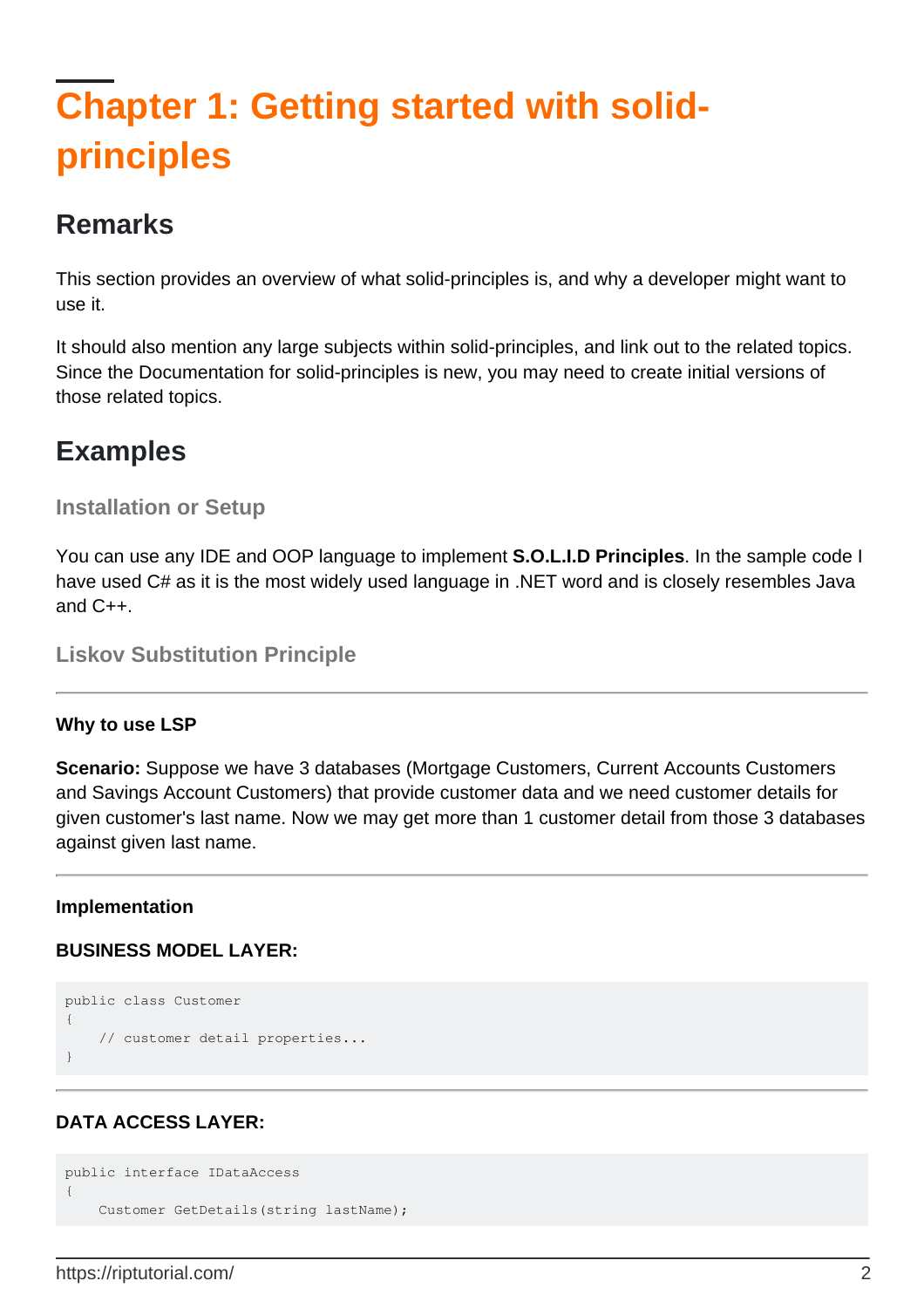}

#### Above interface is implemented by the abstract class

```
public abstract class BaseDataAccess : IDataAccess
{
     /// <summary> Enterprise library data block Database object. </summary>
     public Database Database;
     public Customer GetDetails(string lastName)
\left\{\begin{array}{ccc} \end{array}\right\} // use the database object to call the stored procedure to retirve the customer
detials
     }
}
```
This abstract class has a common method "GetDetails" for all 3 databases which is extended by each of the database classes as shown below

### **MORTGAGE CUSTOMER DATA ACCESS:**

```
public class MortgageCustomerDataAccess : BaseDataAccess
{
     public MortgageCustomerDataAccess(IDatabaseFactory factory)
     {
         this.Database = factory.GetMortgageCustomerDatabase();
     }
}
```
### **CURRENT ACCOUNT CUSTOMER DATA ACCESS:**

```
public class CurrentAccountCustomerDataAccess : BaseDataAccess
{
    public CurrentAccountCustomerDataAccess(IDatabaseFactory factory)
     {
         this.Database = factory.GetCurrentAccountCustomerDatabase();
     }
}
```
#### **SAVINGS ACCOUNT CUSTOMER DATA ACCESS:**



Once these 3 data access classes are set, now we draw our attention to the client. In the Business layer we have CustomerServiceManager class that returns the customer detials to its clients.

#### **BUSINESS LAYER:**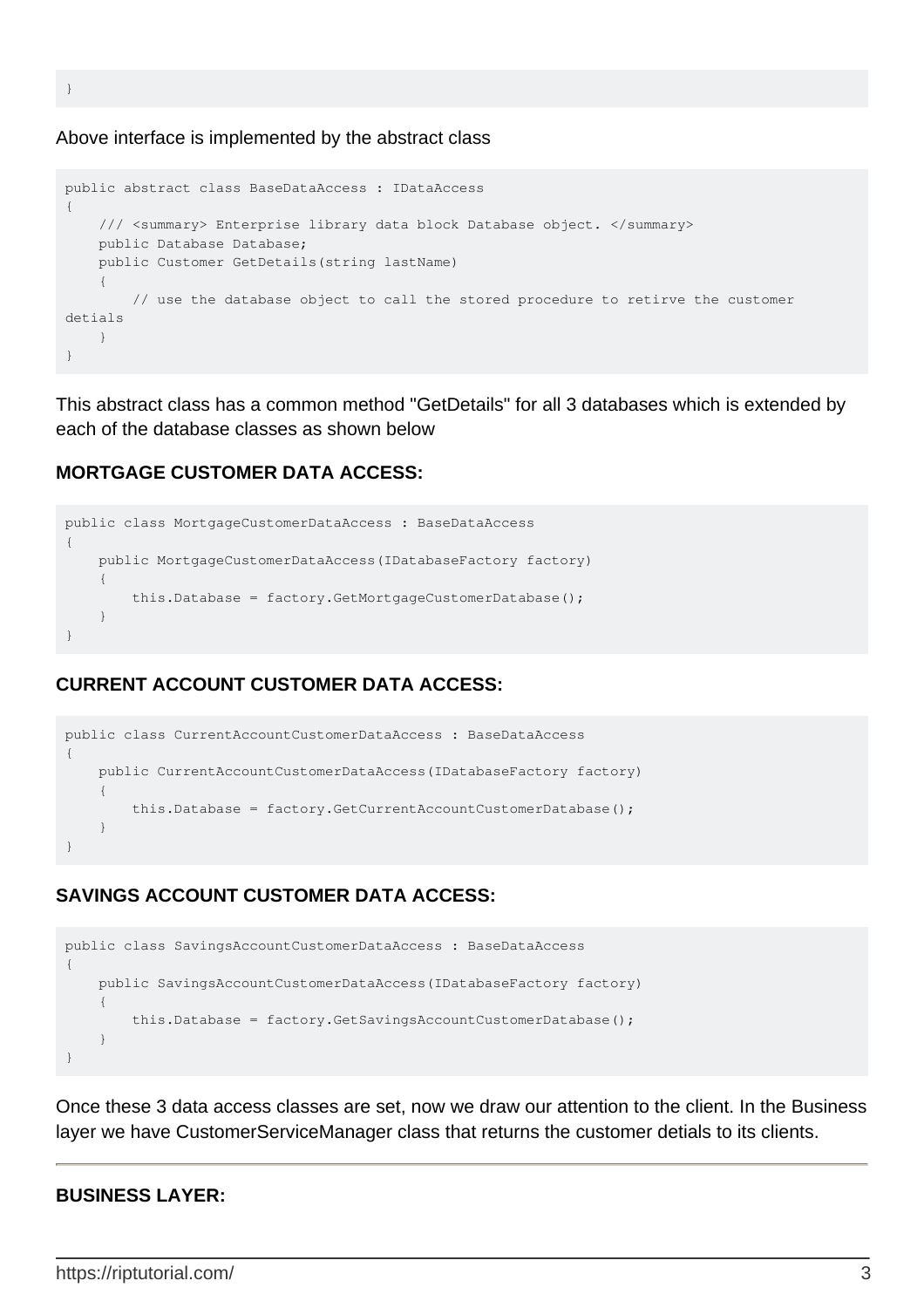```
public class CustomerServiceManager : ICustomerServiceManager, BaseServiceManager
{
    public IEnumerable<Customer> GetCustomerDetails(string lastName)
    {
         IEnumerable<IDataAccess> dataAccess = new List<IDataAccess>()
\left\{ \begin{array}{cc} 0 & 0 \\ 0 & 0 \end{array} \right\}new MortgageCustomerDataAccess(new DatabaseFactory()),
             new CurrentAccountCustomerDataAccess(new DatabaseFactory()),
              new SavingsAccountCustomerDataAccess(new DatabaseFactory())
          };
         IList<Customer> customers = new List<Customer>();
        foreach (IDataAccess nextDataAccess in dataAccess)
        {
             Customer customerDetail = nextDataAccess.GetDetails(lastName);
              customers.Add(customerDetail);
        }
         return customers;
    }
}
```
I havent shown the Dependency Injection to keep it simple as its already getting complicated now.

Now if we have a new customer detail database we can just add a new class that extends BaseDataAccess and provides its database object.

Of course we need identical stored procedures in all participating databases.

Lastly, the client for CustomerServiceManagerclass will only call GetCustomerDetails method, pass the lastName and should not care about how and where the data is coming from.

Hope this will give you a practical approach to understand LSP.

Read Getting started with solid-principles online: [https://riptutorial.com/solid](https://riptutorial.com/solid-principles/topic/9700/getting-started-with-solid-principles)[principles/topic/9700/getting-started-with-solid-principles](https://riptutorial.com/solid-principles/topic/9700/getting-started-with-solid-principles)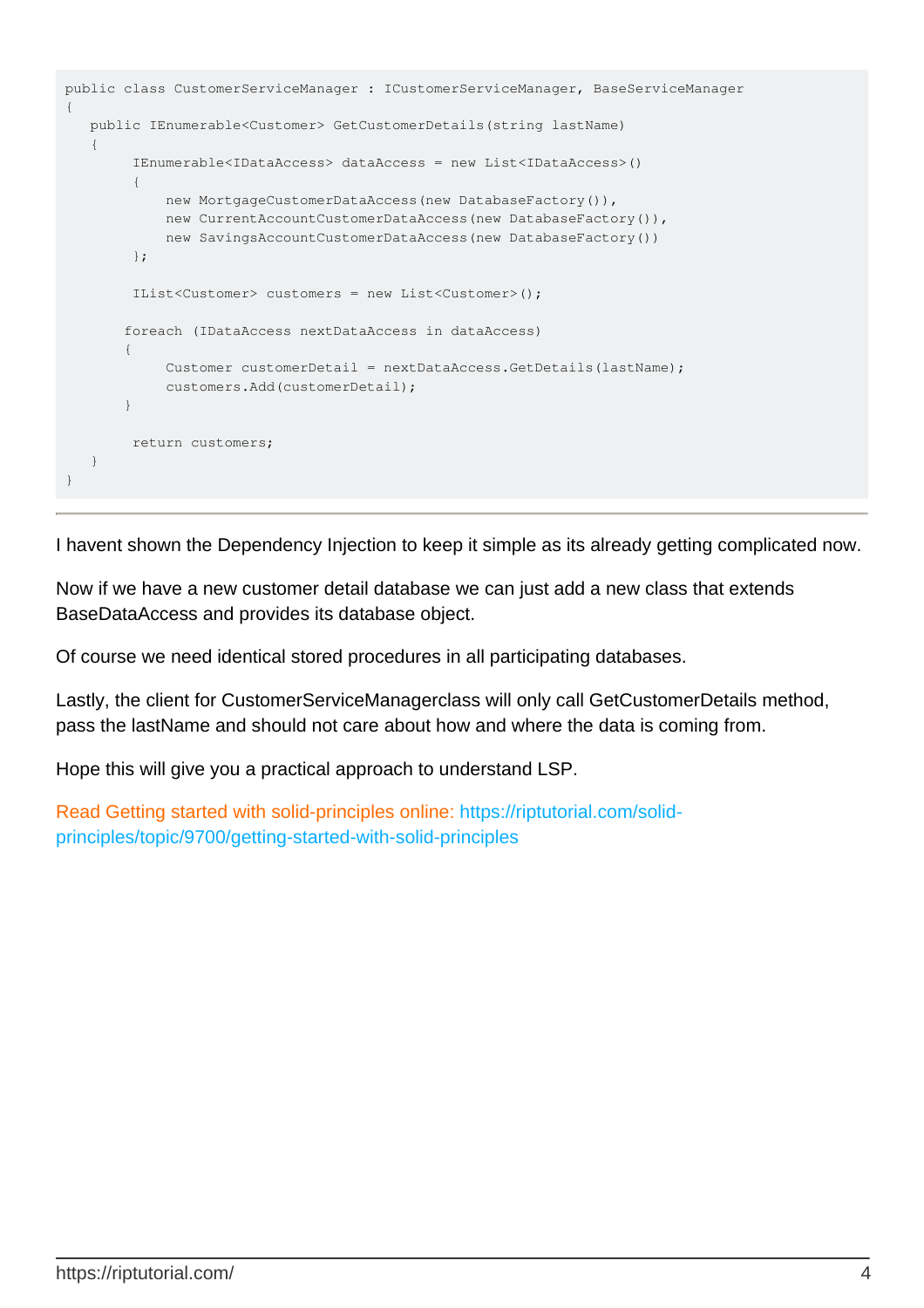# <span id="page-6-0"></span>**Chapter 2: Dependency Inversion Principle (DIP)**

# <span id="page-6-1"></span>**Introduction**

The principle basically says, Class should depend on abstractions (e.g interface, abstract classes), not specific details (implementations). That means, You should let the caller create the dependencies instead of letting the class itself create the dependencies.

# <span id="page-6-2"></span>**Examples**

<span id="page-6-3"></span>**Dependency Inversion Principle C#**



To understand Dependency Inversion Principle (DIP) we need to clear concept about Inversion Of Control(IOC) and Dependency Injection(DI). So here we discuss all about the terms with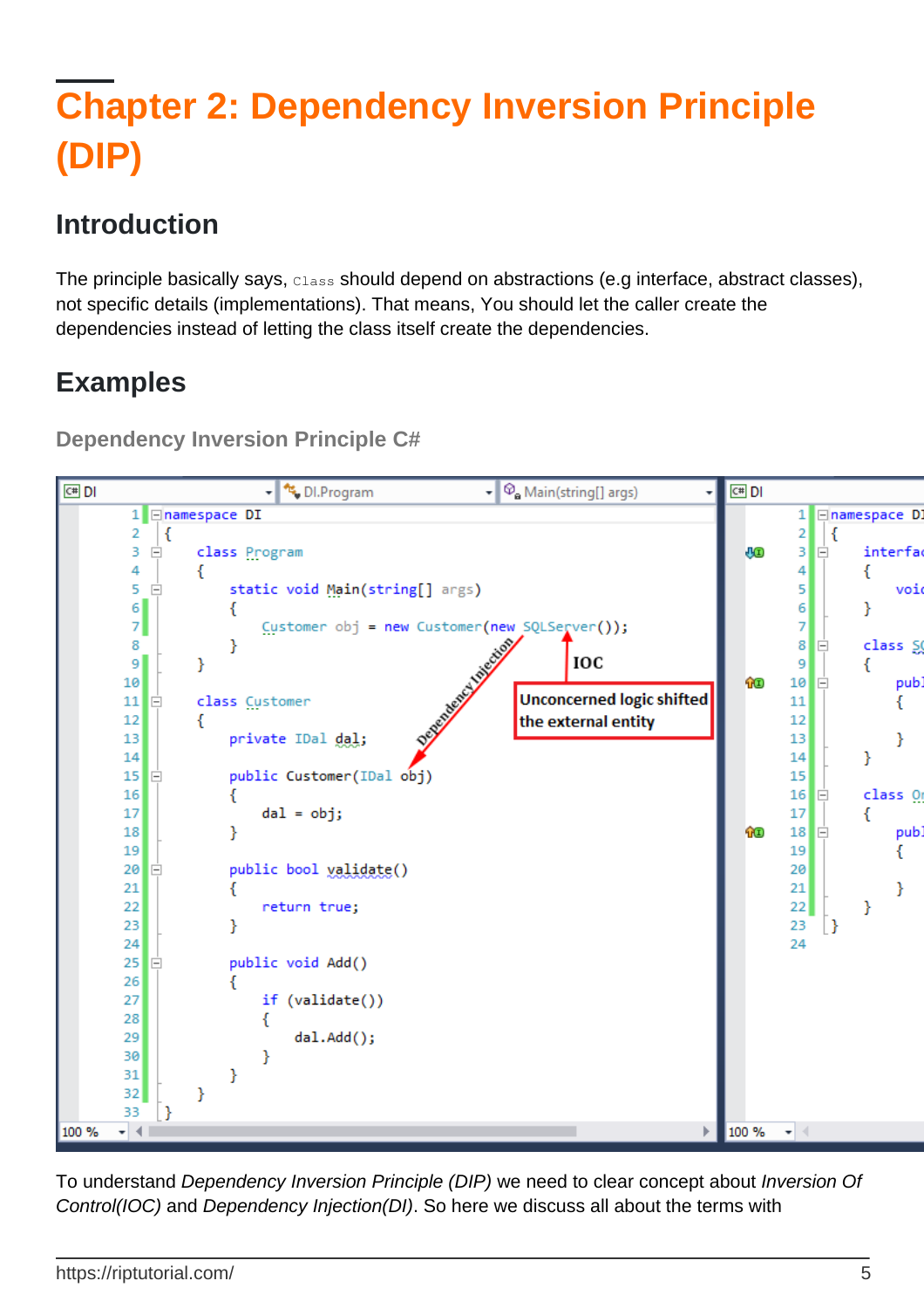### Dependency Inversion Principle (DIP).

**Inversion Of Control(IOC)** : The control or logic which is not the part of that entity is taken care by someone else. Or, IOC is a programming technique where the unconcerned LOGIC is delegated to some other entity.

**Dependency Injection(DI)** : Dependency injection is a technique which helps to inject dependent objects of a class that makes architecture more loosely coupled.

There are lots of IOC container for .NET framework that helps us to resolved dependency. Some are listed [here](https://www.hanselman.com/blog/ListOfNETDependencyInjectionContainersIOC.aspx).

Read Dependency Inversion Principle (DIP) online: [https://riptutorial.com/solid](https://riptutorial.com/solid-principles/topic/9730/dependency-inversion-principle--dip-)[principles/topic/9730/dependency-inversion-principle--dip-](https://riptutorial.com/solid-principles/topic/9730/dependency-inversion-principle--dip-)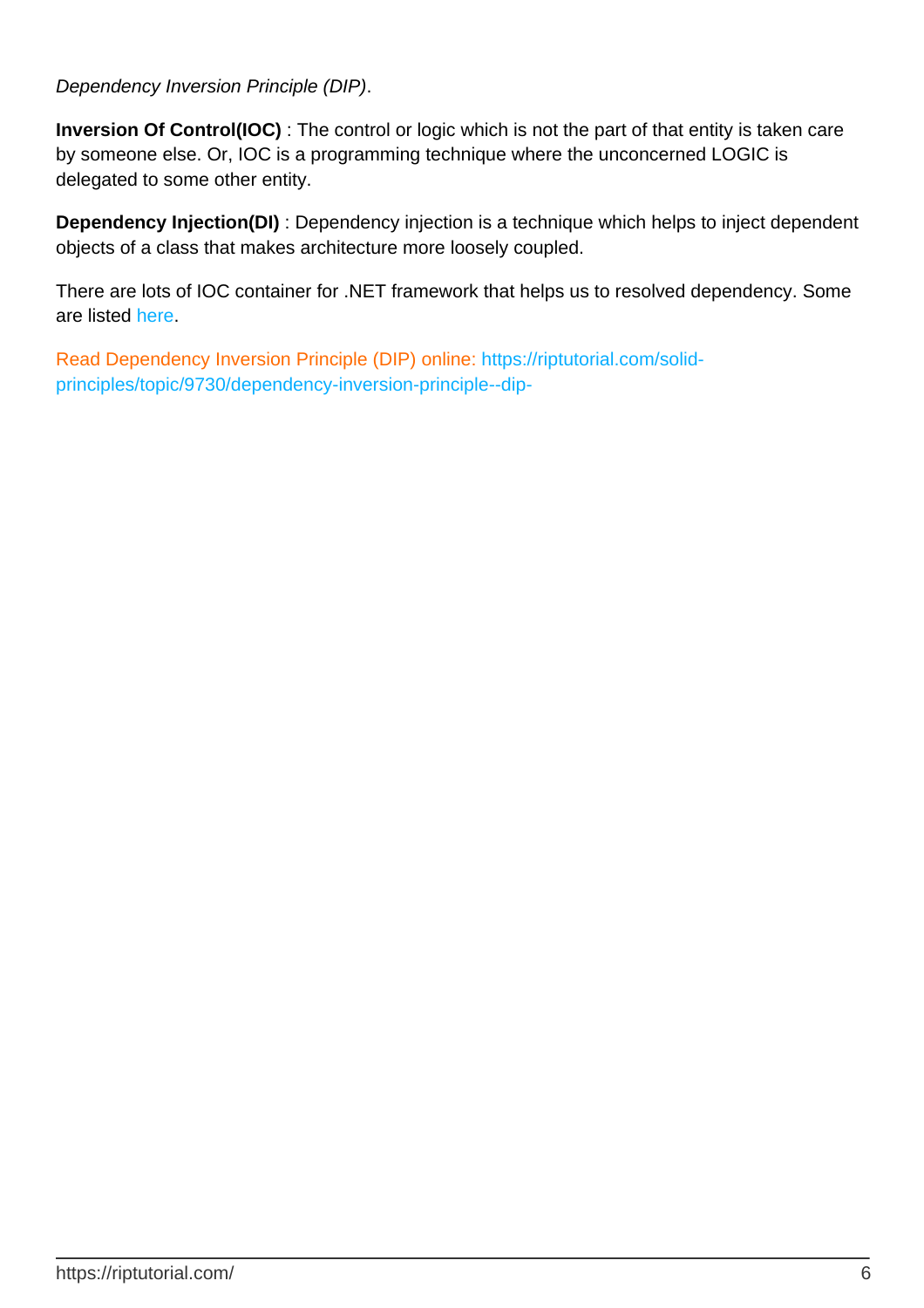# <span id="page-8-0"></span>**Chapter 3: Interface Segregation Principle (ISP)**

# <span id="page-8-1"></span>**Introduction**

The principle states that no client should be forced to depend on methods that it doesn't use. A client should never be forced to implement an interface that it doesn't use or client shouldn't be forced to depend on methods that they don't use.

# <span id="page-8-2"></span>**Examples**

```
Interface Segregation Principle C#
```
Here we give an example of **ISP** violation and then refactor that violation. Without talking unnecessary things let's jump into the code.

ISP violation :

```
public interface IMessage{
 IList<string> ToAddress {get; set;}
 IList<string> BccAddresses {get; set;}
string MessageBody {get; set; }
 string Subject {get; set;}
 bool Send();
}
public class SmtpMessage : IMessage{
public IList<string> ToAddress {get; set;}
 public IList<string> BccAddresses {get; set;}
public string MessageBody {get; set; }
 public string Subject {get; set;}
 public bool Send(){
   // Code for sending E-mail.
  }
}
public class SmsMessage : IMessage{
public IList<string> ToAddress {get; set;}
 public IList<string> BccAddresses {
  get { throw new NonImplementedException(); }
 set { throw new NonImplementedException(); }
 }
 public string MessageBody {get; set; }
 public string Subject {
 get { throw new NonImplementedException(); }
 set { throw new NonImplementedException(); }
  }
 public bool Send(){
   // Code for sending SMS.
  }
}
```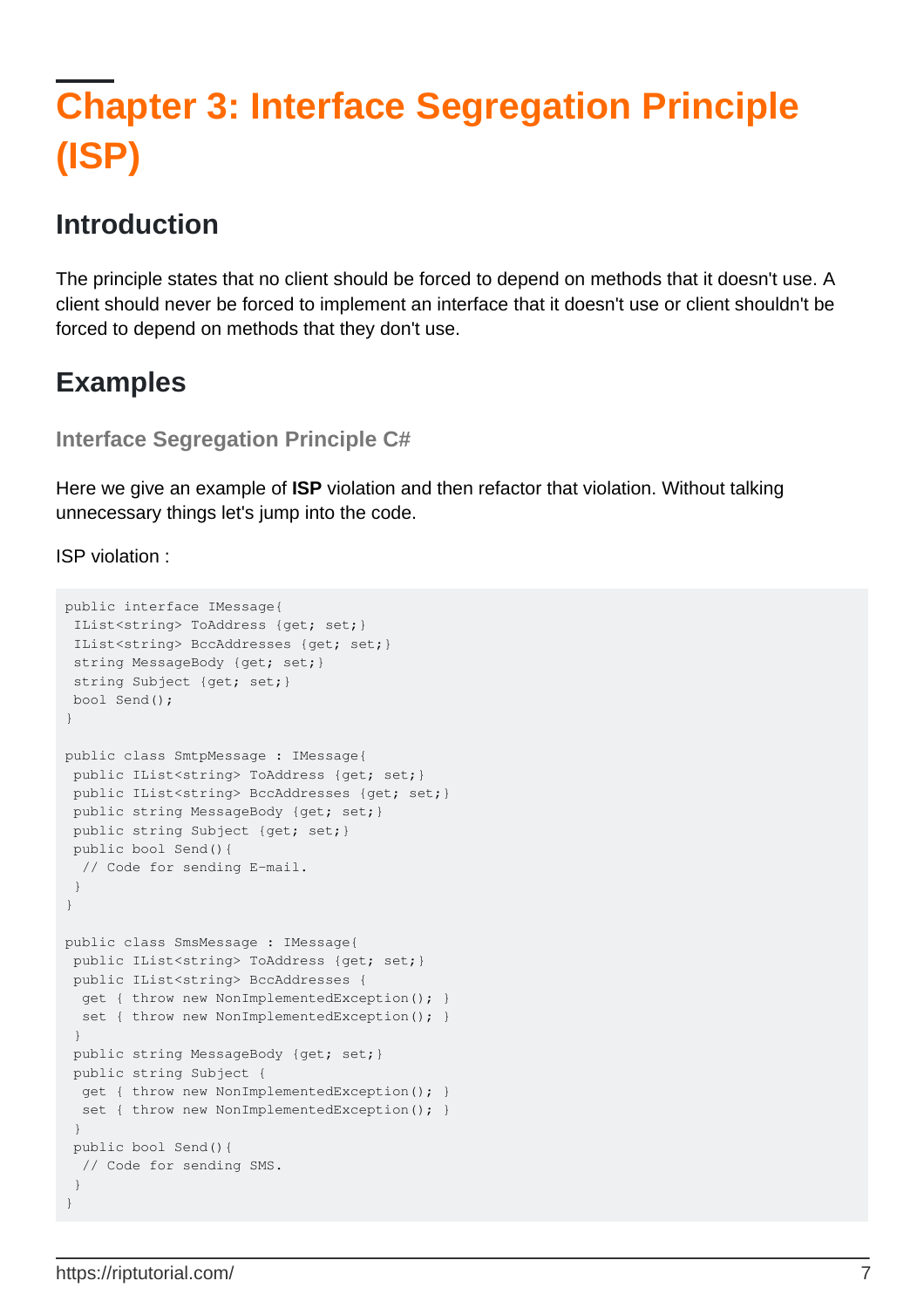In the **SmsMessage** we don't need **BccAddresses and Subject**, but we forced to implement it because of **IMessage** interface . So it's violate the ISP principle.

Remove violation according to ISP:

```
public interface IMessage{
 bool Send(IList<string> toAddress, string messageBody);
}
public interface IEmailMessage : IMessage{
string Subject {get; set;}
 IList<string> BccAddresses {get; set;}
}
public class SmtpMessage : IEmailMessage{
 public IList<string> BccAddresses {get; set;}
 public string Subject {get; set;}
 public bool Send (IList<string> toAddress, string messageBody){
   // Code for sending E-mail.
  }
}
public class SmsMessage : IMessage{
 public bool Send (IList<string> toAddress, string messageBody){
  // Code for sending SMS.
  }
}
```
**SmsMessage** need only toAddress and messageBody, so now we can use **IMessage** interface to avoid unnecessary implementations.

Read Interface Segregation Principle (ISP) online: [https://riptutorial.com/solid](https://riptutorial.com/solid-principles/topic/9731/interface-segregation-principle--isp-)[principles/topic/9731/interface-segregation-principle--isp-](https://riptutorial.com/solid-principles/topic/9731/interface-segregation-principle--isp-)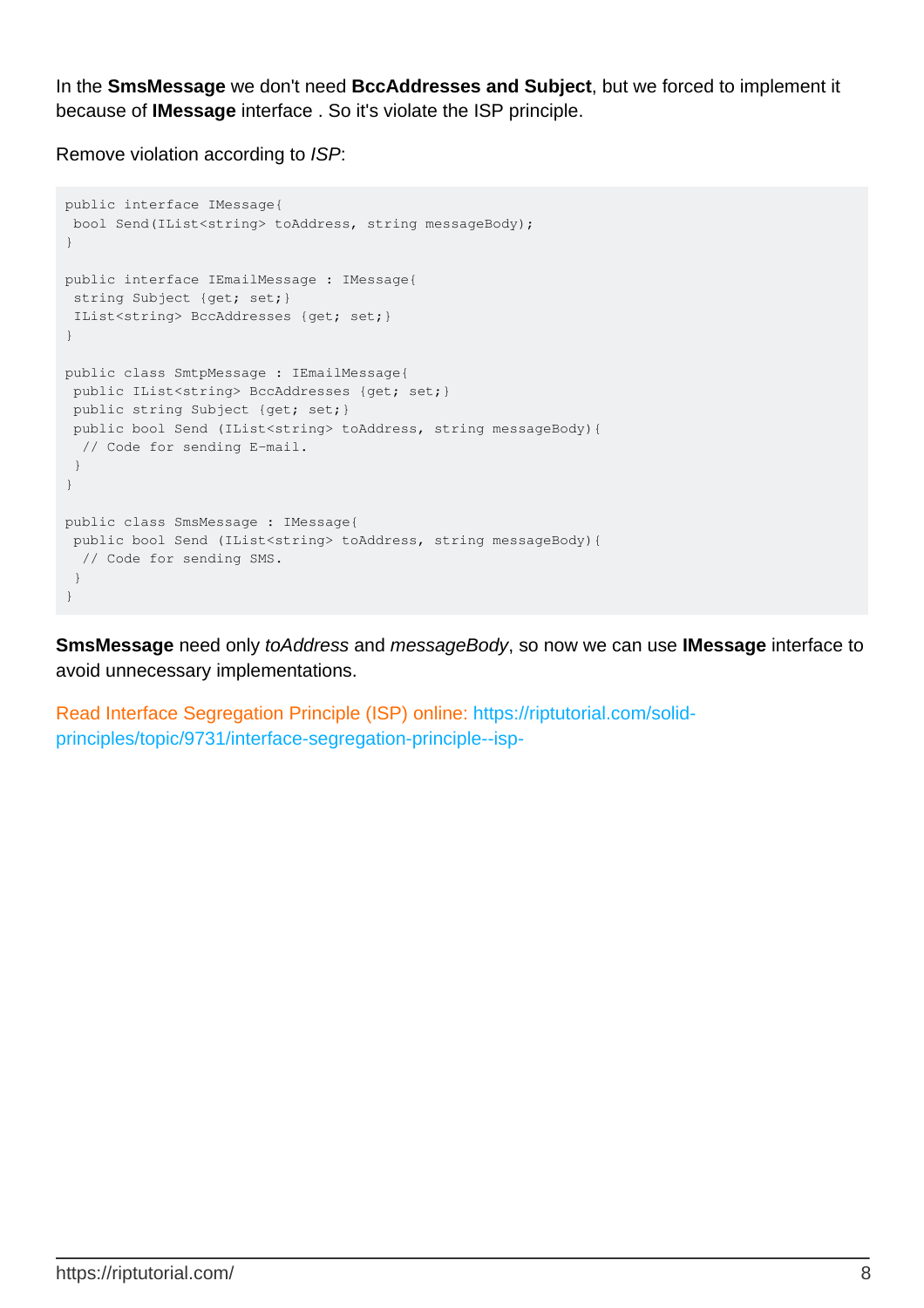# <span id="page-10-0"></span>**Chapter 4: Open Closed Principle (OCP)**

### <span id="page-10-1"></span>**Introduction**

Software entities (class, modules, functions etc) should be open for extension but closed for modification.

# <span id="page-10-2"></span>**Examples**

<span id="page-10-3"></span>**Open Closed Principle C#**

Here, we try to explain OCP using codebase. First we'll show a scenario that violate OCP and then we'll remove that violation.

Area Calculation (OCP violation Code) :

```
public class Rectangle{
public double Width {get; set; }
 public double Height {get; set;}
}
public class Circle{
public double Radious {get; set; }
}
public double getArea (object[] shapes){
 double totalArea = 0;
  foreach(var shape in shapes){
  if(shape is Rectangle){
  Rectangle rectangle = (Rectangle) shape;
   totalArea += rectangle.Width * rectangle.Height;
  }
   else{
   Circle circle = (Circle)shape;
   totalArea += circle.Radious * circle.Radious * Math.PI;
   }
  }
}
```
Now if we need to calculate another another type of object (say, Trapezium) then we've to add another condition. But from the rule's of OCP we know **Software entities should be closed for modification**. So it violates OCP.

Ok. Let's try to solve this violation implementing OCP.

```
public abstract class shape{
 public abstract double Area();
}
public class Rectangle : shape{
```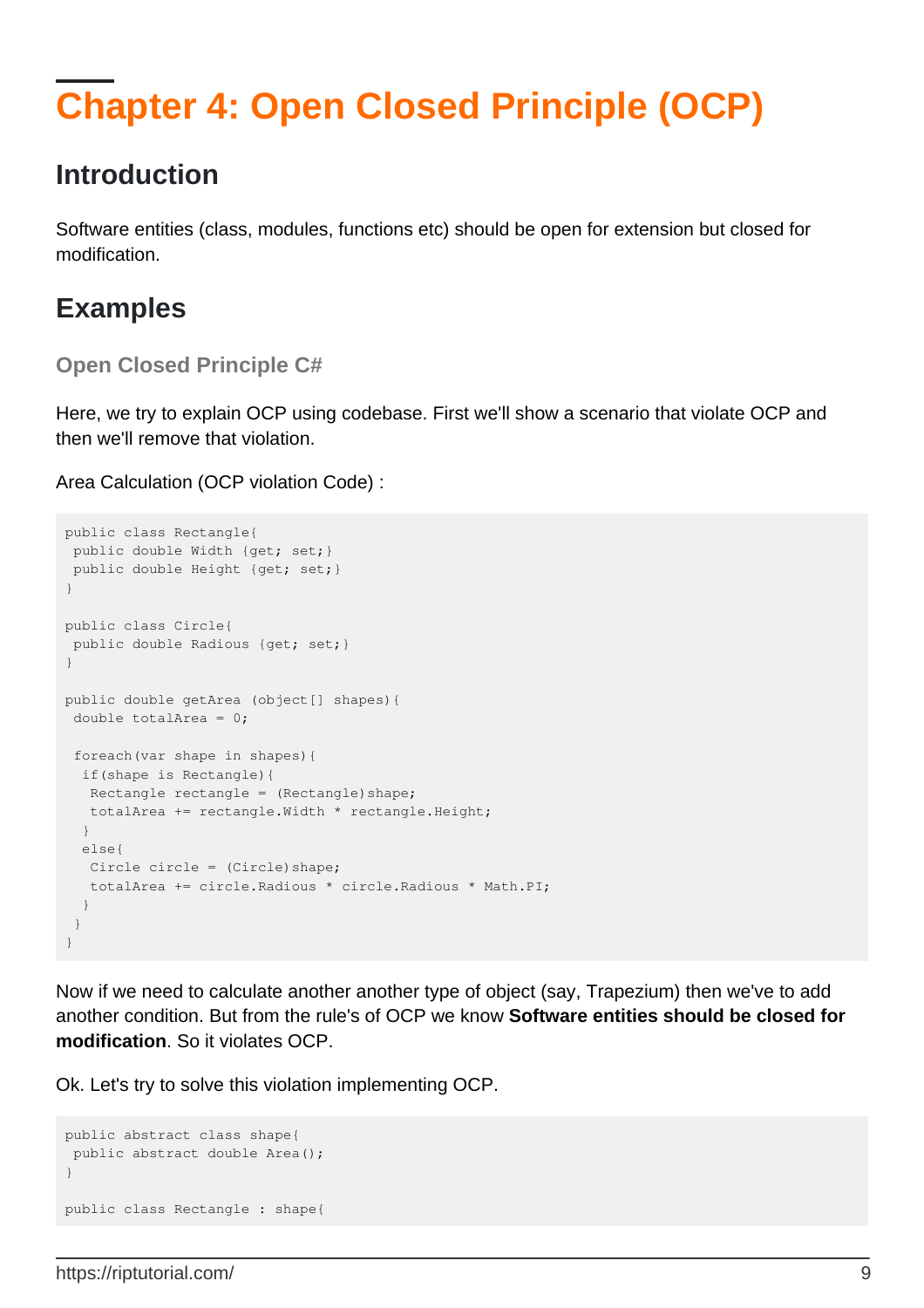```
 public double Width {get; set;}
 public double Height {get; set;}
 public override double Area(){
  return Width * Height;
  }
}
public class Circle : shape{
 public double Radious {get; set;}
 public override double Area(){
  return Radious * Radious * Math.PI;
  }
}
public double getArea (shape[] shapes){
 double totalArea = 0;
 foreach(var shape in shapes){
  totalArea += shape.Area();
  }
 return totalArea;
}
```
Now if we need to calculate another type of object, we don't need to change logic (in getArea()), we just need to add another class like Rectangle or Circle.

Read Open Closed Principle (OCP) online: [https://riptutorial.com/solid-principles/topic/9727/open](https://riptutorial.com/solid-principles/topic/9727/open-closed-principle--ocp-)[closed-principle--ocp-](https://riptutorial.com/solid-principles/topic/9727/open-closed-principle--ocp-)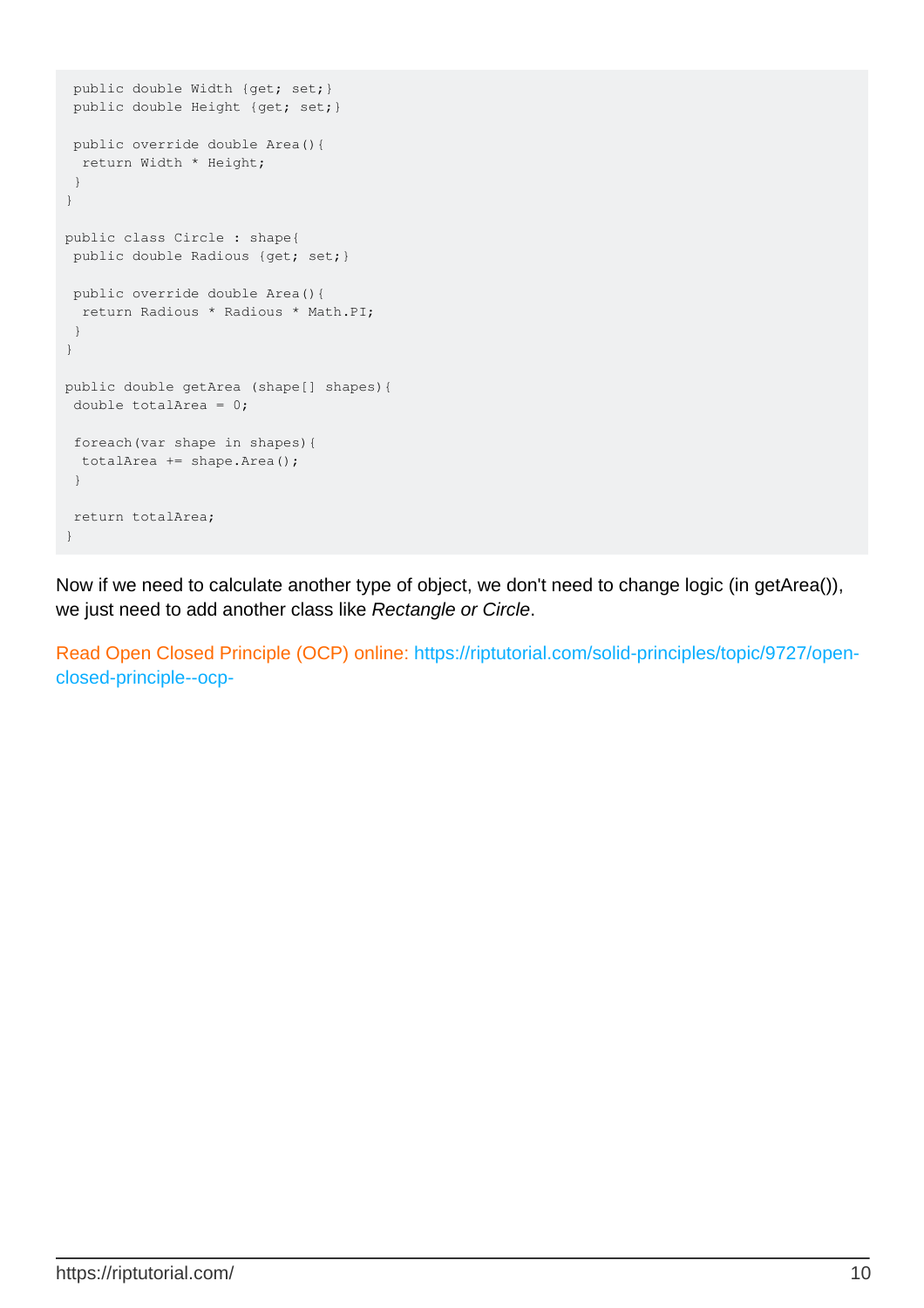# <span id="page-12-0"></span>**Chapter 5: Single Responsibility Principle (SRP)**

# <span id="page-12-1"></span>**Introduction**

There should never be more than one reason for change anything in software entities (class, function, file etc). A class, function, file etc should have only one reason to change.

# <span id="page-12-2"></span>**Remarks**

<span id="page-12-3"></span>Just because you can, doesn't mean you should.

# **Examples**

### <span id="page-12-4"></span>**Single Responsibility Principle C#**

Let's go through the problem first. Have a look on the code below:

```
public class BankAccount
{
    public BankAccount() {}
     public string AccountNumber { get; set; }
    public decimal AccountBalance { get; set; }
     public decimal CalculateInterest()
     {
         // Code to calculate Interest
     }
}
```
Here, **BankAccount** class contains the properties of account and also calculate the interest of account. Now look at the few change Request we received from business:

- 1. Please add a new Property AccountHolderName.
- 2. Some new rule has been introduced to calculate interest.

This are totally different type of change request. One is changing on features; where as other one is impacting the functionality. We have 2 different types of reason to change one class. This violates Single Responsibility Principle.

Now let's try to implement **SRP** to resolved this violation. Look at the code below:

```
public interface IBankAccount
{
    string AccountNumber { get; set; }
     decimal AccountBalance { get; set; }
```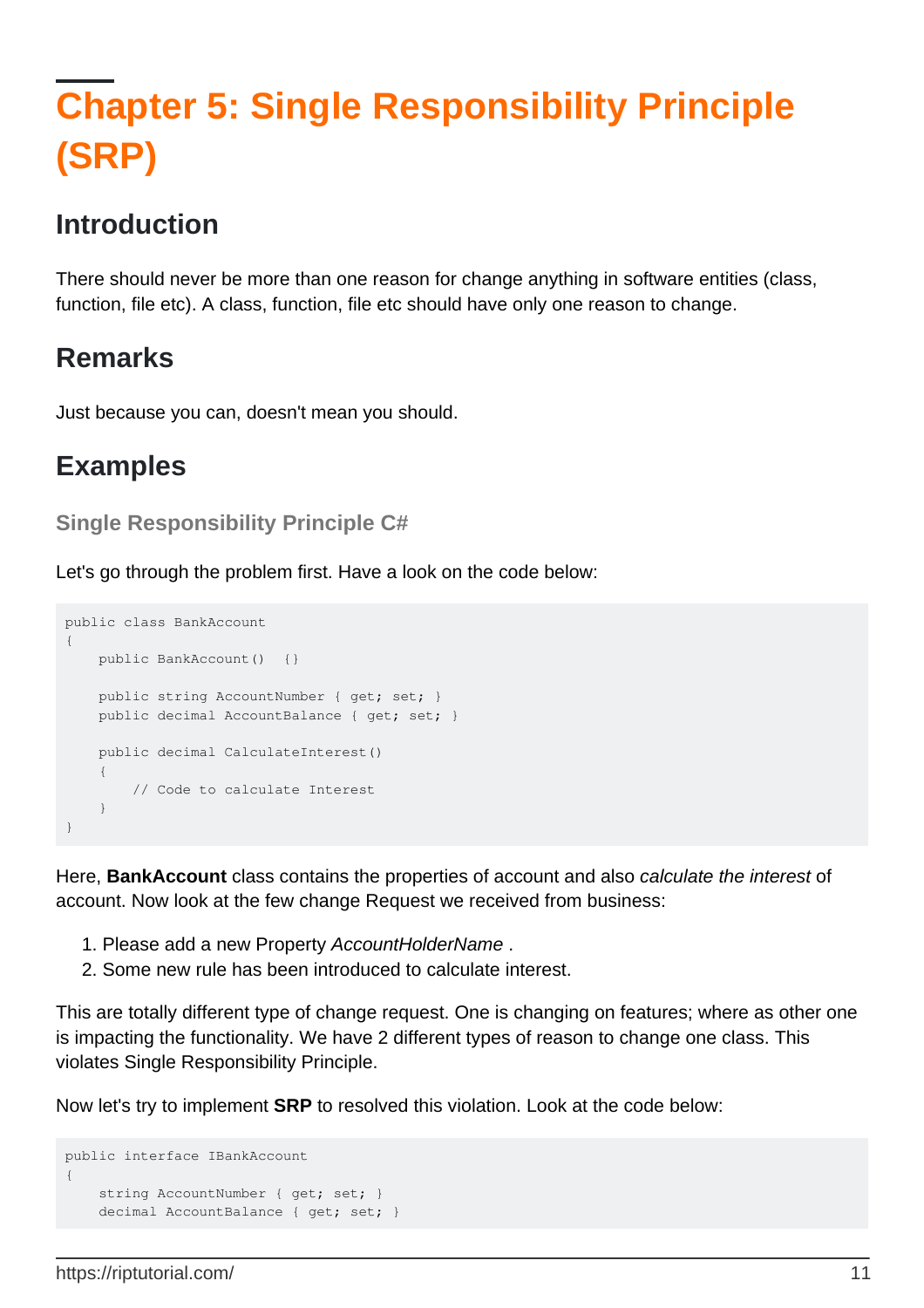```
}
public interface IInterstCalculator
{
     decimal CalculateInterest();
}
public class BankAccount : IBankAccount
{
     public string AccountNumber { get; set; }
   public decimal AccountBalance { get; set; }
}
public class InterstCalculator : IInterstCalculator
{
     public decimal CalculateInterest(IBankAccount account)
     {
         // Write your logic here
        return 1000;
     }
}
```
Now our **BankAccount** class is just responsible for properties of the bank account. If we want to add any new business rule for the Calculation of Interest, we don't need to change **BankAccount** class.

And also **InterestCalculator** class requires no changes, in case we need to add a new Property AccountHolderName. So this is the implementation of Single Responsibility Principle.

We have also used Interfaces to communicate between InterestCalculator and BankAccount class. This will help us to manage dependencies between classes.

### <span id="page-13-0"></span>**Single Responsibility Principle**

### **Introduction**

SRP can be defined as "a class handles only one responsibility". This is a very short definition for something influential on to the other principles of S.O.L.I.D. I believe that if we get this right, it will have a positive knock-on effect on the upcoming principles, so let's get started! Practical Example Let's say we have an online store where people can order some items or products and in the code base we have a class OrderProcessor that processes the new orders when people click on Pay Now button.

The reason  $\circ$ rderProcessor is written is to carry out the following tasks, in other words OrderProcessor class has the following responsibilities:

- 1. Check the credit card has been accepted finance
- 2. Check the money has been charged finance
- 3. Check the item is in stock inventory
- 4. Request the item for reservation
- 5. Get the estimated delivery time
- 6. Email the confirmation to the customer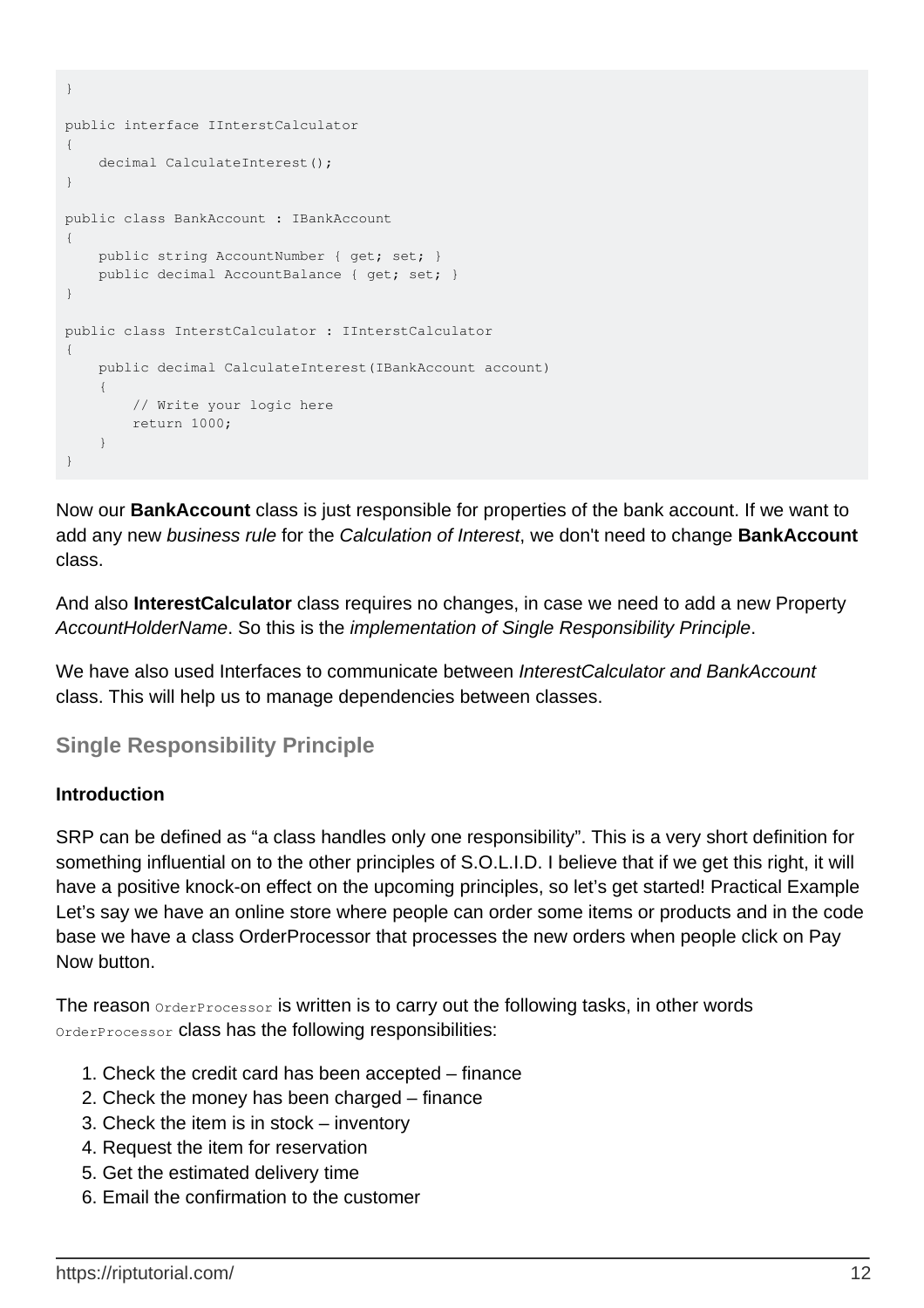#### Here is the definition of **OrderProcessor** class

```
public class OrderProcessor
{
      public bool ProcessOrder(Order orderToProcess)
       {
             // 1) Check the credit card has been accepted.
            int creditCardId = orderToProcess.CreditCardId;
             CreditCard creditCardDetails = new CreditCard();
             using (SqlConnection connect = new SqlConnection())
\left\{ \begin{array}{cc} 0 & 0 \\ 0 & 0 \end{array} \right\} using (SqlCommand command = new SqlCommand())
\left\{ \begin{array}{cc} 0 & 0 & 0 \\ 0 & 0 & 0 \\ 0 & 0 & 0 \\ 0 & 0 & 0 \\ 0 & 0 & 0 \\ 0 & 0 & 0 \\ 0 & 0 & 0 \\ 0 & 0 & 0 \\ 0 & 0 & 0 \\ 0 & 0 & 0 \\ 0 & 0 & 0 \\ 0 & 0 & 0 & 0 \\ 0 & 0 & 0 & 0 \\ 0 & 0 & 0 & 0 \\ 0 & 0 & 0 & 0 & 0 \\ 0 & 0 & 0 & 0 & 0 \\ 0 & 0 & 0 & 0 & 0 \\ 0 & 0 & 0 & 0 & 0 \\ 0 & 0 & 0 & 0 & 0 command.Connection = connect;
                        command.CommandText = "<schema>.<spName>";
                         command.CommandType = CommandType.StoredProcedure;
                        SqlParameter idParam = new SqlParameter();
                         idParam.Direction = ParameterDirection.Input;
                         idParam.Value = creditCardId;
                         idParam.ParameterName = "@Id";
                         idParam.DbType = DbType.Int32;
                         command.Parameters.Add(idParam);
                        using (SqlDataReader reader = command.ExecuteReader())
\left\{ \begin{array}{cc} 0 & 0 & 0 \\ 0 & 0 & 0 \\ 0 & 0 & 0 \\ 0 & 0 & 0 \\ 0 & 0 & 0 \\ 0 & 0 & 0 \\ 0 & 0 & 0 \\ 0 & 0 & 0 \\ 0 & 0 & 0 \\ 0 & 0 & 0 \\ 0 & 0 & 0 \\ 0 & 0 & 0 & 0 \\ 0 & 0 & 0 & 0 \\ 0 & 0 & 0 & 0 \\ 0 & 0 & 0 & 0 & 0 \\ 0 & 0 & 0 & 0 & 0 \\ 0 & 0 & 0 & 0 & 0 \\ 0 & 0 & 0 & 0 & 0 & 0 \\ 0 & 0 & 0 & 0 while (reader.Read())
{1 \over 2} (b) {1 \over 2} (b) {1 \over 2} (b) {1 \over 2} (b) {1 \over 2} (b) {1 \over 2} (b) {1 \over 2} (b) {1 \over 2} (b) {1 \over 2} (b) {1 \over 2} (c) {1 \over 2} (c) {1 \over 2} (c) {1 \over 2} (c) {1 \over 2} (c) {1 \over 2} (c) {1 \over 2} (
                                     creditCardDetails.CardId = int.Parse(reader["Id"].ToString());
                                     creditCardDetails.CardLongNumber =
reader["CardLongNumber"].ToString();
                                     creditCardDetails.CvcNumber =
int.Parse(reader["CvcNumber"].ToString());
                                     creditCardDetails.ExpiryDate =
DateTime.Parse(reader["ExpiryDate"].ToString());
                                    creditCardDetails.NameOnTheCard = reader["NameOnTheCard"].ToString();
                                     creditCardDetails.StartDate =
DateTime.Parse(reader["StartDate"].ToString());
 }
 }
 }
             }
             // charge the total amount using the credit card details..
             decimal amountToCharge = orderToProcess.OrderTotal;
             using (WebClient webClient = new WebClient())
             {
                  string response =
webClient.DownloadString($"https://CreditCardProcessor/api/ProcessesPayments?amount={amountToCharge}&C:
                   // processes response: check if its been successful or failure then proceed
further....
            }
             // check the item is in the stock
```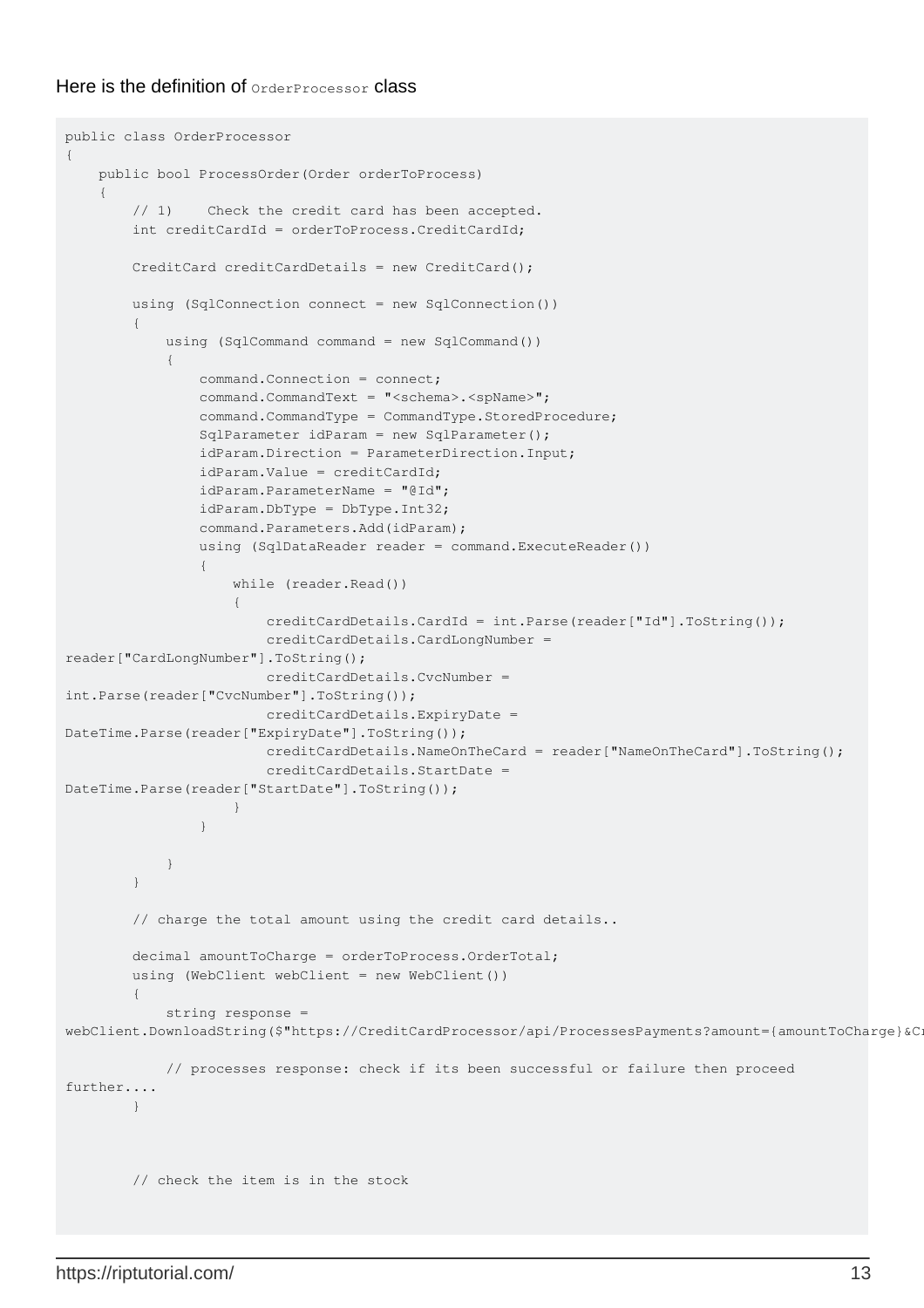```
Dictionary<int, bool> productAvailability = new Dictionary<int, bool>();
                 foreach (int productId in orderToProcess.ProductIds)
\left\{ \begin{array}{cc} 0 & 0 \\ 0 & 0 \end{array} \right\} using (SqlConnection connection = new SqlConnection())
\left\{ \begin{array}{cc} 0 & 0 & 0 \\ 0 & 0 & 0 \\ 0 & 0 & 0 \\ 0 & 0 & 0 \\ 0 & 0 & 0 \\ 0 & 0 & 0 \\ 0 & 0 & 0 \\ 0 & 0 & 0 \\ 0 & 0 & 0 \\ 0 & 0 & 0 \\ 0 & 0 & 0 \\ 0 & 0 & 0 & 0 \\ 0 & 0 & 0 & 0 \\ 0 & 0 & 0 & 0 \\ 0 & 0 & 0 & 0 & 0 \\ 0 & 0 & 0 & 0 & 0 \\ 0 & 0 & 0 & 0 & 0 \\ 0 & 0 & 0 & 0 & 0 \\ 0 & 0 & 0 & 0 & 0 using (SqlCommand command = new SqlCommand())
\left\{ \begin{array}{cc} 0 & 0 & 0 \\ 0 & 0 & 0 \\ 0 & 0 & 0 \\ 0 & 0 & 0 \\ 0 & 0 & 0 \\ 0 & 0 & 0 \\ 0 & 0 & 0 \\ 0 & 0 & 0 \\ 0 & 0 & 0 \\ 0 & 0 & 0 \\ 0 & 0 & 0 \\ 0 & 0 & 0 & 0 \\ 0 & 0 & 0 & 0 \\ 0 & 0 & 0 & 0 \\ 0 & 0 & 0 & 0 & 0 \\ 0 & 0 & 0 & 0 & 0 \\ 0 & 0 & 0 & 0 & 0 \\ 0 & 0 & 0 & 0 & 0 & 0 \\ 0 & 0 & 0 & 0 command.Connection = connection;
                                        command.CommandText = "<schema>.<spName>";
                                         command.CommandType = CommandType.StoredProcedure;
                                         SqlParameter idParam = new SqlParameter();
                                         idParam.Direction = ParameterDirection.Input;
                                         idParam.Value = productId;
                                         idParam.ParameterName = "@Id";
                                         idParam.DbType = DbType.Int32;
                                         command.Parameters.Add(idParam);
                                         object resultObject = command.ExecuteScalar();
                                         bool prductAvailable = bool.Parse(resultObject.ToString());
                                         if (prductAvailable)
                                                 productAvailability.Add(productId, true);
 }
 }
                 }
                 // request item for reservation
                ReservationServiceClientProxy client = new ReservationServiceClientProxy();
                 foreach (KeyValuePair<int, bool> nextProduct in productAvailability)
\left\{ \begin{array}{cc} 0 & 0 & 0 \\ 0 & 0 & 0 \\ 0 & 0 & 0 \\ 0 & 0 & 0 \\ 0 & 0 & 0 \\ 0 & 0 & 0 \\ 0 & 0 & 0 \\ 0 & 0 & 0 \\ 0 & 0 & 0 \\ 0 & 0 & 0 \\ 0 & 0 & 0 \\ 0 & 0 & 0 & 0 \\ 0 & 0 & 0 & 0 \\ 0 & 0 & 0 & 0 \\ 0 & 0 & 0 & 0 & 0 \\ 0 & 0 & 0 & 0 & 0 \\ 0 & 0 & 0 & 0 & 0 \\ 0 & 0 & 0 & 0 & 0 \\ 0 & 0 & 0 & 0 & 0 ReservationRequest requst = new ReservationRequest() { ProductId = nextProduct.Key
                       ReservationResponse response = client.ReserveProduct(requst);
                 }
                 // calculate estimated time of delivery...
                 DeliveryService ds = new DeliveryService();
                int totalMinutes = 0; foreach (KeyValuePair<int, bool> nextProduct in productAvailability)
\left\{ \begin{array}{cc} 0 & 0 & 0 \\ 0 & 0 & 0 \\ 0 & 0 & 0 \\ 0 & 0 & 0 \\ 0 & 0 & 0 \\ 0 & 0 & 0 \\ 0 & 0 & 0 \\ 0 & 0 & 0 \\ 0 & 0 & 0 \\ 0 & 0 & 0 \\ 0 & 0 & 0 \\ 0 & 0 & 0 & 0 \\ 0 & 0 & 0 & 0 \\ 0 & 0 & 0 & 0 \\ 0 & 0 & 0 & 0 & 0 \\ 0 & 0 & 0 & 0 & 0 \\ 0 & 0 & 0 & 0 & 0 \\ 0 & 0 & 0 & 0 & 0 \\ 0 & 0 & 0 & 0 & 0 totalMinutes += ds.EstimateDeliveryTimeInMinutes(nextProduct.Key);
 }
                 // email customer
                 int customerId = orderToProcess.CustomerId;
                string customerEmail = string. Empty;
                 using (SqlConnection connection = new SqlConnection())
\left\{ \begin{array}{cc} 0 & 0 & 0 \\ 0 & 0 & 0 \\ 0 & 0 & 0 \\ 0 & 0 & 0 \\ 0 & 0 & 0 \\ 0 & 0 & 0 \\ 0 & 0 & 0 \\ 0 & 0 & 0 \\ 0 & 0 & 0 \\ 0 & 0 & 0 \\ 0 & 0 & 0 \\ 0 & 0 & 0 & 0 \\ 0 & 0 & 0 & 0 \\ 0 & 0 & 0 & 0 \\ 0 & 0 & 0 & 0 & 0 \\ 0 & 0 & 0 & 0 & 0 \\ 0 & 0 & 0 & 0 & 0 \\ 0 & 0 & 0 & 0 & 0 \\ 0 & 0 & 0 & 0 & 0 using (SqlCommand command = new SqlCommand())
\left\{ \begin{array}{cc} 0 & 0 & 0 \\ 0 & 0 & 0 \\ 0 & 0 & 0 \\ 0 & 0 & 0 \\ 0 & 0 & 0 \\ 0 & 0 & 0 \\ 0 & 0 & 0 \\ 0 & 0 & 0 \\ 0 & 0 & 0 \\ 0 & 0 & 0 \\ 0 & 0 & 0 \\ 0 & 0 & 0 & 0 \\ 0 & 0 & 0 & 0 \\ 0 & 0 & 0 & 0 \\ 0 & 0 & 0 & 0 & 0 \\ 0 & 0 & 0 & 0 & 0 \\ 0 & 0 & 0 & 0 & 0 \\ 0 & 0 & 0 & 0 & 0 & 0 \\ 0 & 0 & 0 & 0 command.Connection = connection;
                                command.CommandText = "<schema>.<spName>";
                                 command.CommandType = CommandType.StoredProcedure;
                                 SqlParameter idParam = new SqlParameter();
                                 idParam.Direction = ParameterDirection.Input;
```

```
};
```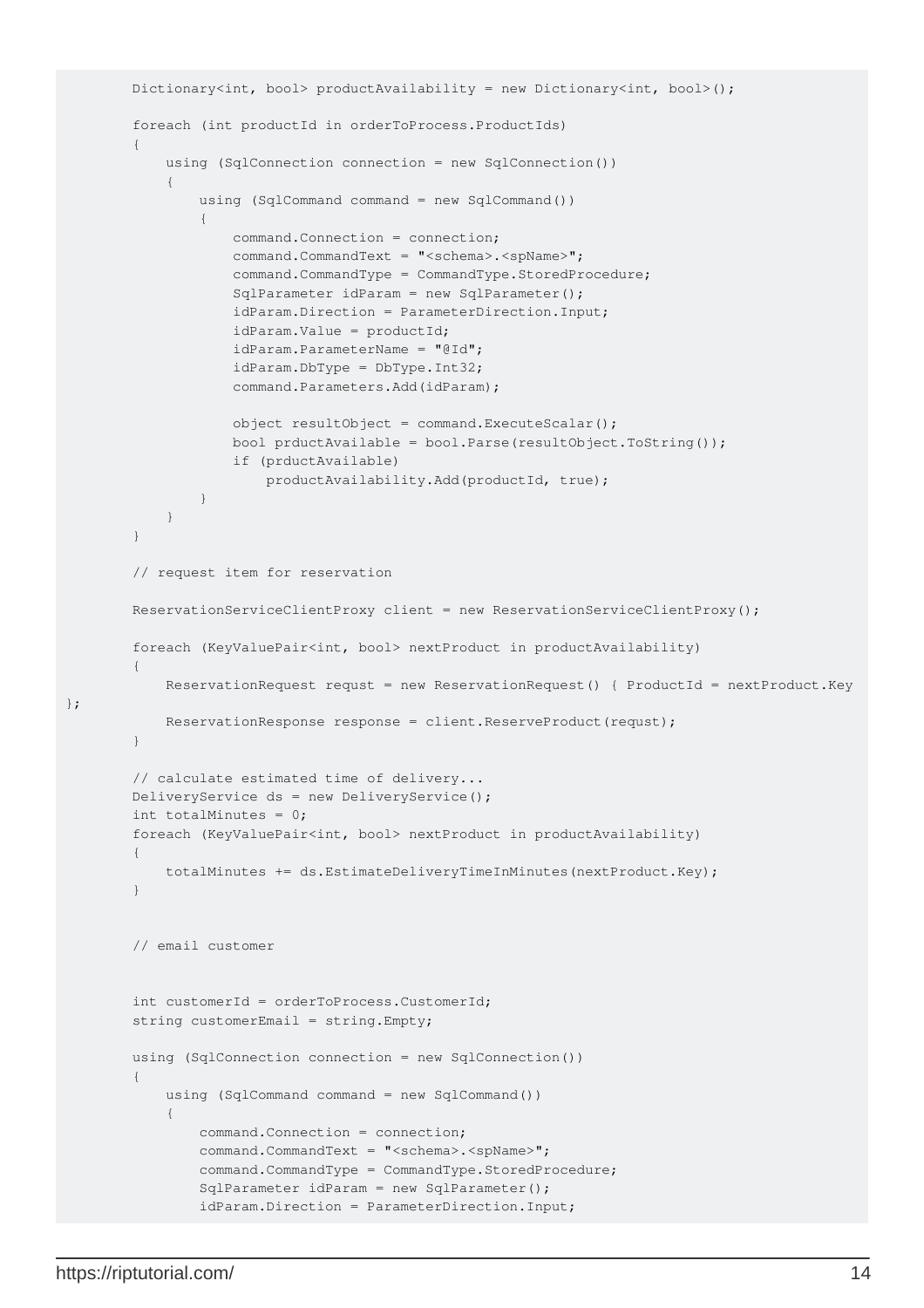```
 idParam.Value = customerId;
                 idParam.ParameterName = "@customerId";
                 idParam.DbType = DbType.Int32;
                 command.Parameters.Add(idParam);
                 object resultObject = command.ExecuteScalar();
                 customerEmail = resultObject.ToString();
 }
 }
         MailMessage message = new MailMessage(new
MailAddress("Some.One@SuperCheapStore.co.uk"), new MailAddress(customerEmail));
         message.Body = $"You item has been dispatched and will be delivered in {totalMinutes /
1440} days";
         message.Subject = "Your order update!";
        SmtpClient smtpClient = new SmtpClient("HostName/IPAddress");
         smtpClient.Send(message);
         return true;
    }
}
```
As we can see in the class definition that **orderProcessor** has taken more than one responsibility. Lets turn our attention to the version 2 of orderProcesser class that is written by keeping SRP in mind.

```
public class OrderProcessorV2
{
    public bool ProcessOrder(Order orderToProcess)
     {
         // 1) Check the credit card has been accepted.
        CreditCardDataAccess creditCardAccess = new CreditCardDataAccess();
         CreditCard cardDetails =
creditCardAccess.GetCreditCardDetails(orderToProcess.CreditCardId);
         // 2) Check the money has been charged – finance
        PaymentProcessor paymentProcessor = new PaymentProcessor();
         paymentProcessor.DebitAmount(orderToProcess.OrderTotal, cardDetails);
         // 3) Check the item is in stock – inventory
         InventoryService inventory = new InventoryService();
        Dictionary<int, bool> productAvailability =
inventory.CheckStockAvailability(orderToProcess.ProductIds);
         foreach (int nextProductId in orderToProcess.ProductIds)
         {
             inventory.CheckStockAvailability(nextProductId);
 }
         // 4) Request the item for reservation
         ReservationService reservation = new ReservationService();
         foreach (int nextProductId in orderToProcess.ProductIds)
```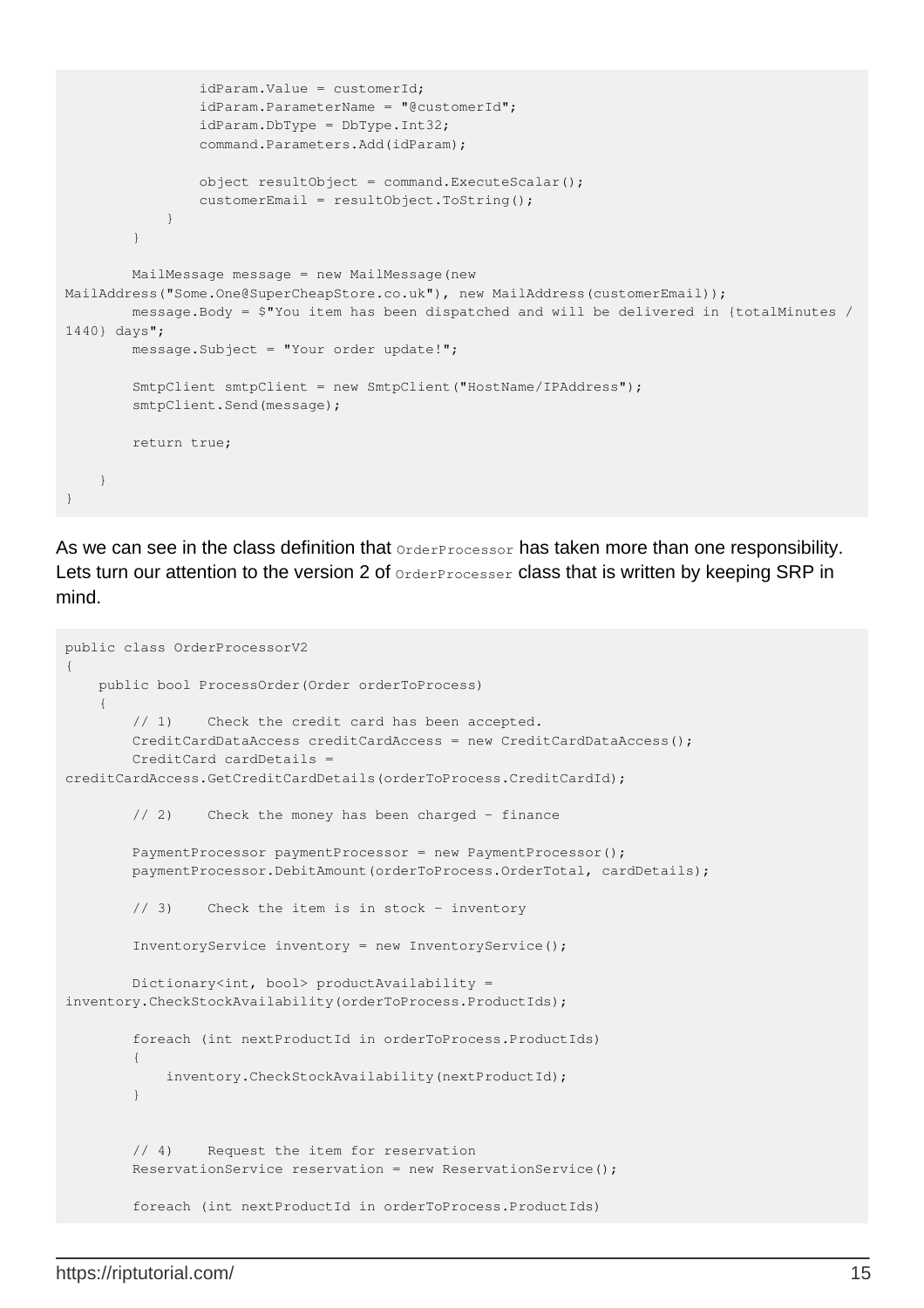```
\left\{ \begin{array}{cc} 0 & 0 \\ 0 & 0 \end{array} \right\} reservation.ReserveProduct(nextProductId);
 }
          // 5) Get the estimated delivery time
          // calculate estimated time of delivery...
         DeliveryService ds = new DeliveryService();
          int totalMinutes = 0;
          foreach (KeyValuePair<int, bool> nextProduct in productAvailability)
\left\{ \begin{array}{cc} 0 & 0 \\ 0 & 0 \end{array} \right\} totalMinutes += ds.EstimateDeliveryTimeInMinutes(nextProduct.Key);
          }
          // 6) Email the confirmation to the customer
         CustomerDataAccess customerDataAccess = new CustomerDataAccess();
        Customer cust = customerDataAccess.GetCustomerDetails(orderToProcess.CustomerId);
         EmailService mailService = new EmailService();
         mailService.NotifyCustomer(cust.Email);
         // if everything step is successful then return true..
     }
```
The amount of code lines in orderProcessorV2 has radically changed so does the readability. The overall responsibility of  $\sigma$ <sub>derProcessorV2</sub> can be understood within the amount of time that has taken to read this line. This results in more productivity.

Read Single Responsibility Principle (SRP) online: [https://riptutorial.com/solid](https://riptutorial.com/solid-principles/topic/9726/single-responsibility-principle--srp-)[principles/topic/9726/single-responsibility-principle--srp-](https://riptutorial.com/solid-principles/topic/9726/single-responsibility-principle--srp-)

}